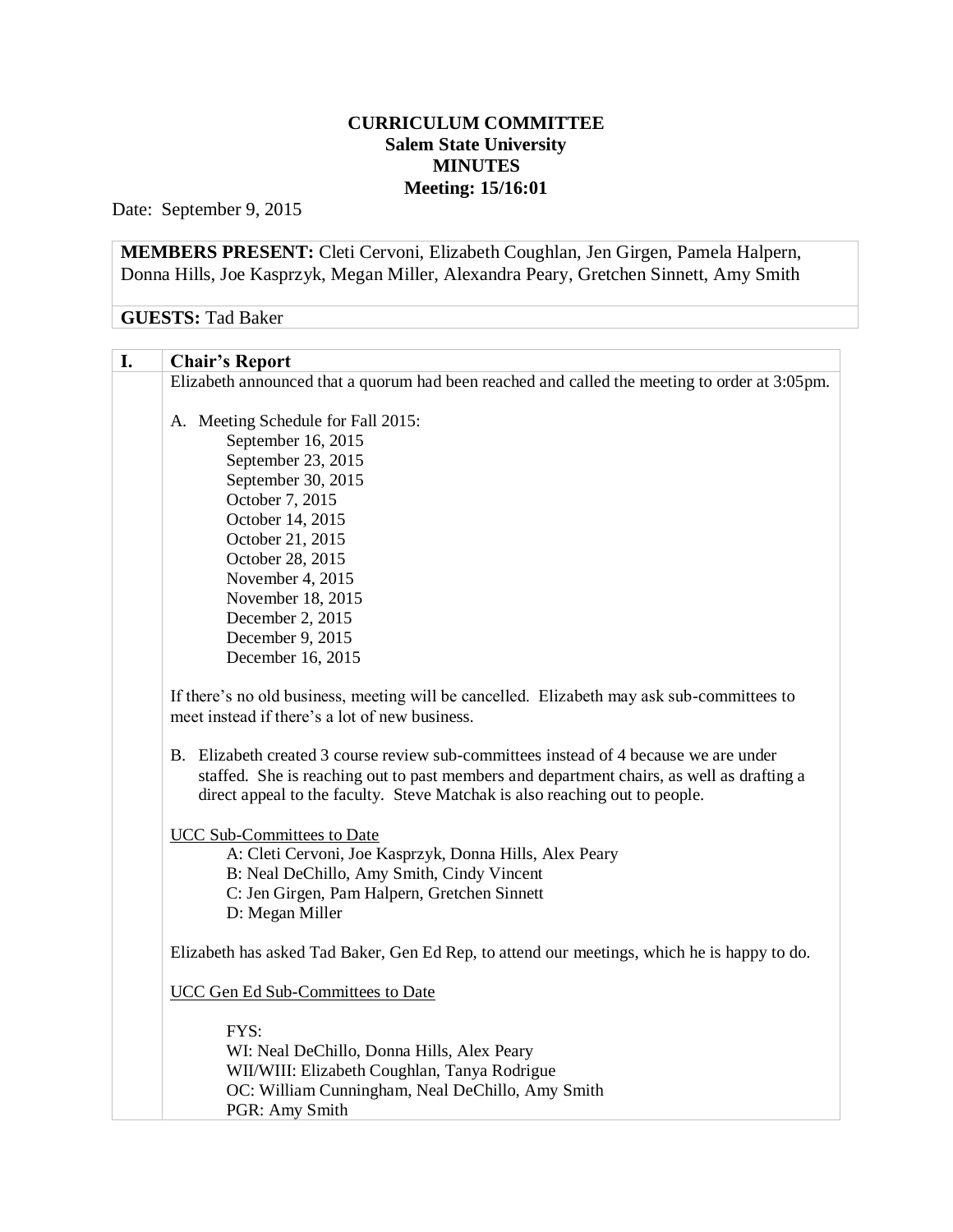| CEA: Megan Miller, Gretchen Sinnett                                                                                                                                                                                                                     |
|---------------------------------------------------------------------------------------------------------------------------------------------------------------------------------------------------------------------------------------------------------|
| WC: Gretchen Sinnett                                                                                                                                                                                                                                    |
| HP: Megan Miller, Gretchen Sinnett                                                                                                                                                                                                                      |
| CS: Jen Girgen, Donna Hills                                                                                                                                                                                                                             |
| SR: Joe Kasprzyk                                                                                                                                                                                                                                        |
| QR: Pam Halpern                                                                                                                                                                                                                                         |
| $BA/BS \rightarrow MA(4+1)$ : Cleti Cervoni, Megan Miller                                                                                                                                                                                               |
| C. Liaison Assignments<br>Joe has volunteered to be the liaison for the new Biology packet. There are several packets that<br>were tabled that will need to be reassigned. Elizabeth has emailed the liaisons from last year to<br>check on the status. |
| D. Megan reminded the committee that Degree Maps are now required for new programs and<br>curriculum changes. She suggested that Elizabeth email department chairs to remind them.                                                                      |
|                                                                                                                                                                                                                                                         |

Г

| $\mathbf{II}$ | <b>Subcommittee Reports</b> |  |
|---------------|-----------------------------|--|
|               |                             |  |

| III. | <b>Special Business</b>                                                                                                                                                                        |                                                                                                                                                                                                                                                                                                                                                                                                                                                                                                                                                                        |  |
|------|------------------------------------------------------------------------------------------------------------------------------------------------------------------------------------------------|------------------------------------------------------------------------------------------------------------------------------------------------------------------------------------------------------------------------------------------------------------------------------------------------------------------------------------------------------------------------------------------------------------------------------------------------------------------------------------------------------------------------------------------------------------------------|--|
|      | A. Discussion of UCC Forms.<br>Joe sent out UCC procedures and updated forms to the committee. Jen motioned to approve<br>discussion and potential amendments to the procedures. Amy seconded. |                                                                                                                                                                                                                                                                                                                                                                                                                                                                                                                                                                        |  |
|      |                                                                                                                                                                                                | 1. Megan moved that we amend our procedures to require that course descriptions include<br>the number of contact hours. Change would affect New Course and Course Change forms.<br>Amy seconded.<br>The vote to approve was unanimous.                                                                                                                                                                                                                                                                                                                                 |  |
|      |                                                                                                                                                                                                | 2. Megan moved that we add an administrative section to the New Course form and Change<br>in Course form to allow Academic Affairs to indicate the SCHI associated with the<br>course. We will add it to the form but we're not responsible for approving it. Academic<br>Affairs approves it. Megan and Joe will discuss the best location for the field on the<br>forms. Amy seconded. Megan's people are trying to clean up their data so that there is a<br>clear map so there can be consistency in line with the contract.<br>The vote to approve was unanimous. |  |
|      |                                                                                                                                                                                                | 3. Megan suggested that Global Changes have an earlier deadline than changes to individual<br>courses. She suggests same deadline as Program Changes (October 1). Joe seconded.<br>Global Changes potentially have a large impact on master schedule and with<br>implementing changes effectively and efficiently.<br>The vote to approve was unanimous.                                                                                                                                                                                                               |  |
|      |                                                                                                                                                                                                | 4. Megan discussed the possibility of allowing pre-requisite changes to be made globally.<br>The committee discussed this and decided to make no change to the guidelines for what<br>can be submitted on the global change form.                                                                                                                                                                                                                                                                                                                                      |  |